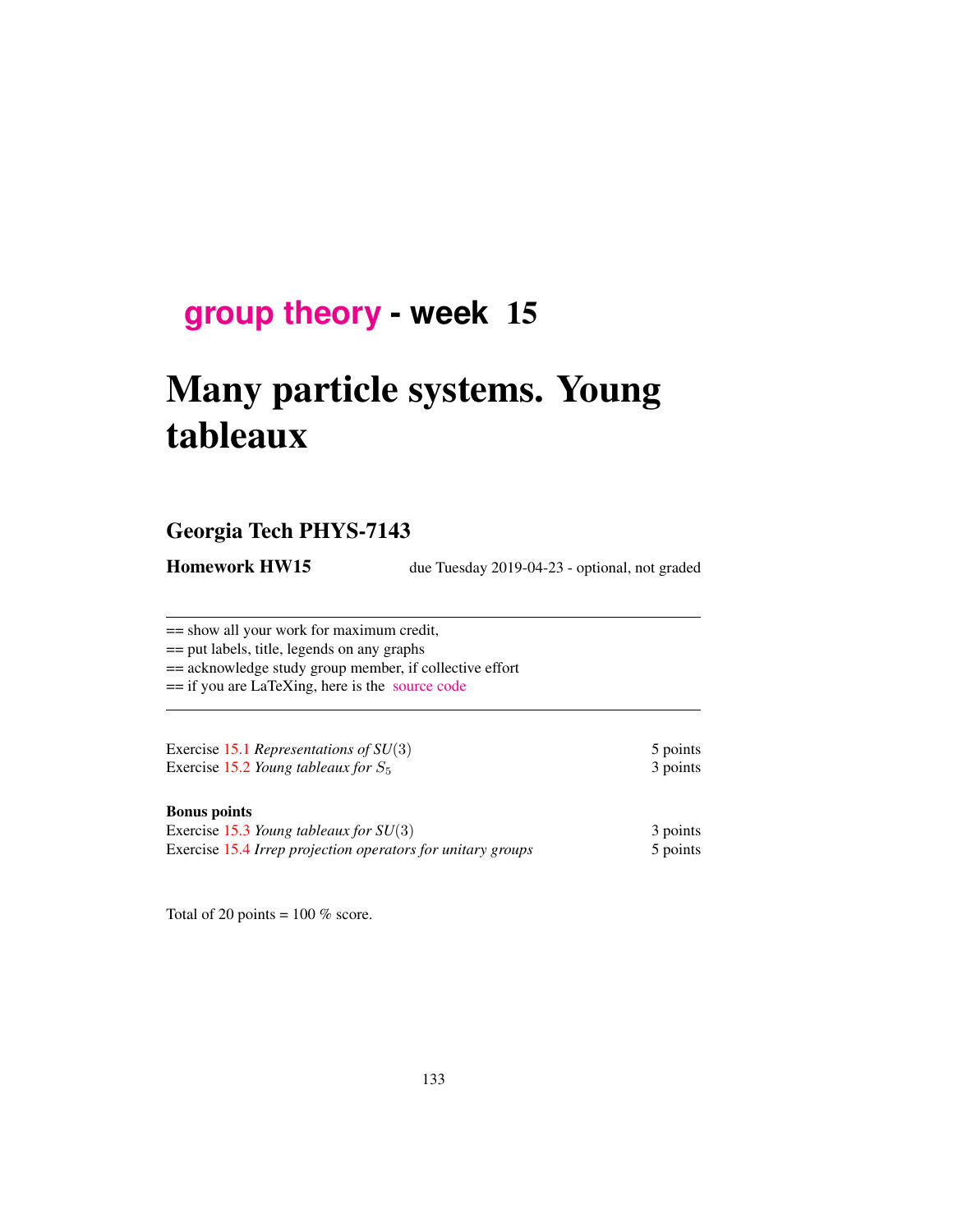## 2019-04-xx Predrag Lecture XX Many particle systems. Young tableaux

Gutkin notes, [Lect. 12](http://birdtracks.eu/courses/PHYS-7143-19/groups.pdf) *Many particle systems*.

Excerpt from Predrag's monograph [5], fetch it [here:](http://birdtracks.eu/courses/PHYS-7143-19/week11lect22.pdf) Sect. 9.3 *Young tableaux*.

#### 2019-04-xx Predrag Lecture XX bonus Young tableaux

Excerpts from Predrag's monograph [5], fetch them [here:](http://birdtracks.eu/courses/PHYS-7143-19/week11lect22.pdf)

Sect. 2.2 *First example:*  $SU(n)$  (skim over casimirs and beyond: this example gives you a flavor of birdtracks computations, you do not need to work it out in detail),

Sect. 6.1 *Symmetrization*, Sect. 6.2 *Antisymmetrization*, Sect. 9.1 *Two-index tensors*, Sect. 9.2 *Three-index tensors*, and Table 9.1.

Reading for this week: Sect. 9.3 *Young tableaux*.

# 15.1 Literature

The clearest current exposition and the most powerful irrep reduction of  $SU(n)$  is given in the triptych of papers by Judith Alcock-Zeilinger and her thesis adviser H. Weigart, University of Cape Town:

*Simplification rules for birdtrack operators* [4], *Compact Hermitian Young projection operators* [3], and *Transition operators* [2].

Probably best to read Alcock-Zeilinger course *The Special Unitary Group, Birdtracks, and Applications in QCD* notes [1]. You want to study these in detail if your research leads you to study of multiparticle states.

# References

- [1] J. M. Alcock-Zeilinger, [The Special Unitary Group, Birdtracks, and Applica](https://www.math.uni-tuebingen.de/de/forschung/maphy/lehre/ss-2018/sun/dateien/birdtracks-sun-qcd-lecturenotes.pdf)[tions in QCD,](https://www.math.uni-tuebingen.de/de/forschung/maphy/lehre/ss-2018/sun/dateien/birdtracks-sun-qcd-lecturenotes.pdf) tech. rep. (Univ. Tübingen, 2018).
- [2] J. Alcock-Zeilinger and H. Weigert, ["Transition operators",](http://dx.doi.org/10.1063/1.4983478) [J. Math. Phys.](http://dx.doi.org/10.1063/1.4983478) 58, [051702 \(2016\).](http://dx.doi.org/10.1063/1.4983478)
- [3] J. Alcock-Zeilinger and H. Weigert, ["Compact Hermitian Young projection op](http://dx.doi.org/10.1063/1.4983478)[erators",](http://dx.doi.org/10.1063/1.4983478) J. Math. Phys. 58[, 051702 \(2017\).](http://dx.doi.org/10.1063/1.4983478)
- [4] J. Alcock-Zeilinger and H. Weigert, ["Simplification rules for birdtrack opera](http://dx.doi.org/10.1063/1.4983477)[tors",](http://dx.doi.org/10.1063/1.4983477) J. Math. Phys. 58[, 051701 \(2017\).](http://dx.doi.org/10.1063/1.4983477)
- [5] P. Cvitanovic,´ *[Group Theory: Birdtracks, Lie's and Exceptional Groups](https://press.princeton.edu/titles/8839.html)* (Princeton Univ. Press, Princeton NJ, 2004).

PHYS-7143-19 week15 134 2019-04-07